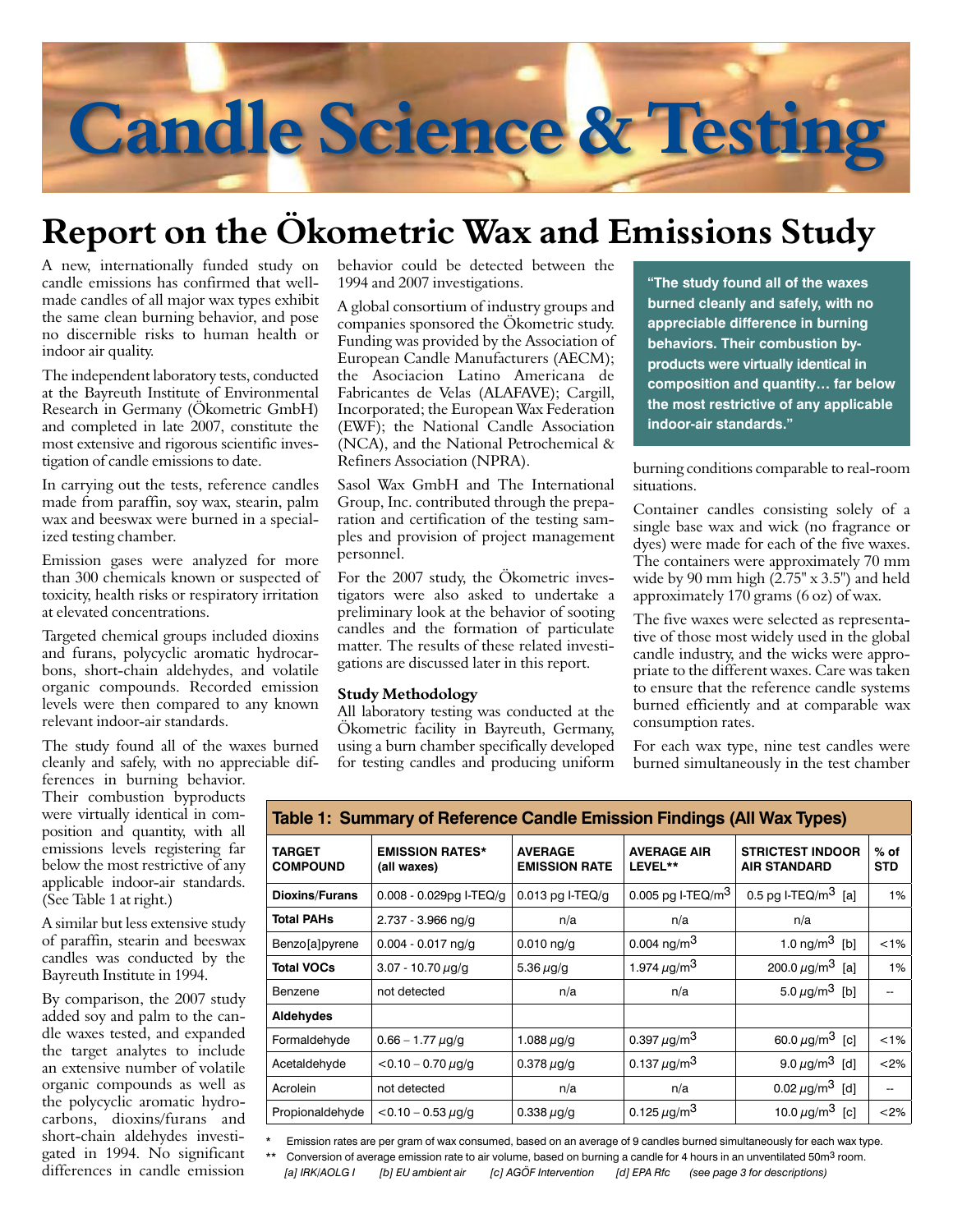to obtain enough emissions to be detected and quantified. The exhaust gases were then sampled and analyzed according to recognized laboratory procedures and testing standards.

| <b>Chemicals Targeted for Analysis</b> |                                                                                                                                                                                                                                                                               |  |  |  |
|----------------------------------------|-------------------------------------------------------------------------------------------------------------------------------------------------------------------------------------------------------------------------------------------------------------------------------|--|--|--|
| Dioxins &<br>Furans                    | Seventeen tetra-octa chlorinated<br>congeners                                                                                                                                                                                                                                 |  |  |  |
| Polycyclic<br>Aromatic<br>Hydrocarbons | Acenaphthene<br>Fluorene<br>Phenanthrene<br>Anthracene<br>Fluoranthrene<br>Pvrene<br><b>Benz</b> [a]anthracene<br>Chrysene (+triphenylene)<br>Benzo [b+j+k+] fluoranthene<br>Benzo [a]pyrene<br>Ideno [1, 2, 3-cd] pyrene<br>Benzo [ghj]perylene<br>Dibenz [ah+ac] anthracene |  |  |  |
| Short-Chain<br>Aldehydes               | Formaldehyde<br>Acetaldehyde<br>Propionaldehyde<br>Acrolein                                                                                                                                                                                                                   |  |  |  |
| Volatile<br>Organic<br>Compounds       | Aliphatic & aromatic hydrocarbons<br>Chlorinated hydrocarbons<br><b>Terpenes</b><br>Esters and ketones<br>Phthalates<br>Aldehydes $(> C5)$<br>Alcohols and glycolethers<br>Organic acids<br>Others                                                                            |  |  |  |

Emission rates per gram of wax were averaged and converted to indoor air-volume levels to facilitate comparison to air quality standards. For purposes of the study, the air levels were calculated to correspond to the daily burning of one container candle for four hours in an unventilated 50 m<sup>3</sup> room.

Although the exclusion of any air exchange exaggerated the air concentration levels, it was used as a conservative means of accounting for improper burning practices in real-world situations (*e.g.* placing a candle in a draft or not trimming a wick).

The calculated air levels were then compared to any applicable U.S., European or World Health Organization air-quality standards, with evaluation based on the most stringent relevant standard.

### **Reference Candle Findings (Table 1)**

All five of the reference candle systems generated emission rates comparable in composition and quantity, indicating no significant differences in their burning behaviors.

The calculated air concentration levels were also comparable for all of the reference candle types, registering far below the most restrictive of applicable air standards.

A more detailed discussion of the findings for each target compound group is below.

### **Volatile Organic Compounds**

A total of 274 polar, semi-polar and nonpolar VOCs were targeted for measurement in the study.

Volatile organic compounds (VOCs) are common indoor air pollutants emitted by a wide variety of household products and building materials. VOCs generally persist in home environments at much higher concentrations than outdoors, and thus are of concern for their potential impact on indoor air quality and health.

Although the laboratory test measured emission levels for each of the 274 target VOC compounds, the summed total of all VOCs detected (Total VOCs or TVOCs) was used to evaluate the findings in terms of an applicable indoor air standard.

In addition, benzene – a common pollutant associated with combustion and a known human carcinogen at high exposure levels – was singled out for separate evaluation.

The total VOC emissions from the reference candles were very low. TVOC levels for paraffin, soy, stearin and beeswax were comparable, ranging from 3.07 to 5.09 mi $c$ rograms( $\mu$ g) per gram of wax consumed. Palm wax exhibited a slightly higher emission rate of 10.70  $\mu$ g/g wax, which was still far below any level of significance.

The closed-room TVOC air levels for all wax types averaged less than 2 percent of the applicable indoor air-quality standard.

Of the 274 individual VOCs to be measured, only 12 were detected in one or more of the reference candles. Of those, only benzaldehyde, benzonitril, acetophenone and 2,5-hexandione were detected in all samples, but at very low levels.

No benzene emissions were detected in any of the reference candle waxes. Similarly, no emissions of styrene, ethylbenzene, naph-

thalene or phthalates were detected in any of the reference candles.

### **Polycyclic Aromatic Hydrocarbons (PAHs)**

PAHs are typically formed during the incomplete combustion of organic substances and enter the air in soot or attached to dust particles. Some PAHs are known to be toxic at elevated concentrations.

Thirteen key PAH compounds were sampled and analyzed for the study:

**"The total VOC emissions from the reference candles were very low… TVOC air levels for all wax types averaged less than 2 percent of the applicable indoor air-quality standard. No benzene emissions were detected in any of the reference candles."**

acenaphthene; anthracene; benz[a]anthracene; benzo[a]pyrene; benzo[b+j+k]fluoranthrene; benzo[ghj] perylene; chrysene (+ triphenylene); dibenz[ah+ac]anthracene; fluoranthrene; fluorene; indeno[1,2,3-cd] pyrene; phenanthrene, and pyrene.

The total PAH emissions for all five of the reference-candle waxes were considered comparable, ranging from 2.737 - 3.966 nanograms (ng) per gram of wax.

Because PAH compounds cannot be summed to a single toxicity equivalent, benzo[a]pyrene was selected as a benchmark compound for evaluation, since it is a common combustion byproduct and probable human carcinogen that has been studied extensively.

Test results showed the benzo[a]pyrene levels to be among the lowest of all PAH compounds detected in the reference candle emissions, ranging from 0.004 to 0.017 ng/g wax.

Closed-room benzo[a]pyrene air levels for the reference candles were less than 1 percent of the most restrictive air standard.

### **Dioxins and furans**

Seventeen chlorinated dioxin and furan congeners were singled out for sampling and analysis. Dioxins and furans encompass a large group of chlorinated hydrocarbons that bio-accumulate and are highly persistent in the environment. They are typically formed by industrial processing, waste incineration, herbicide manufacturing and



 $\mathfrak{p}$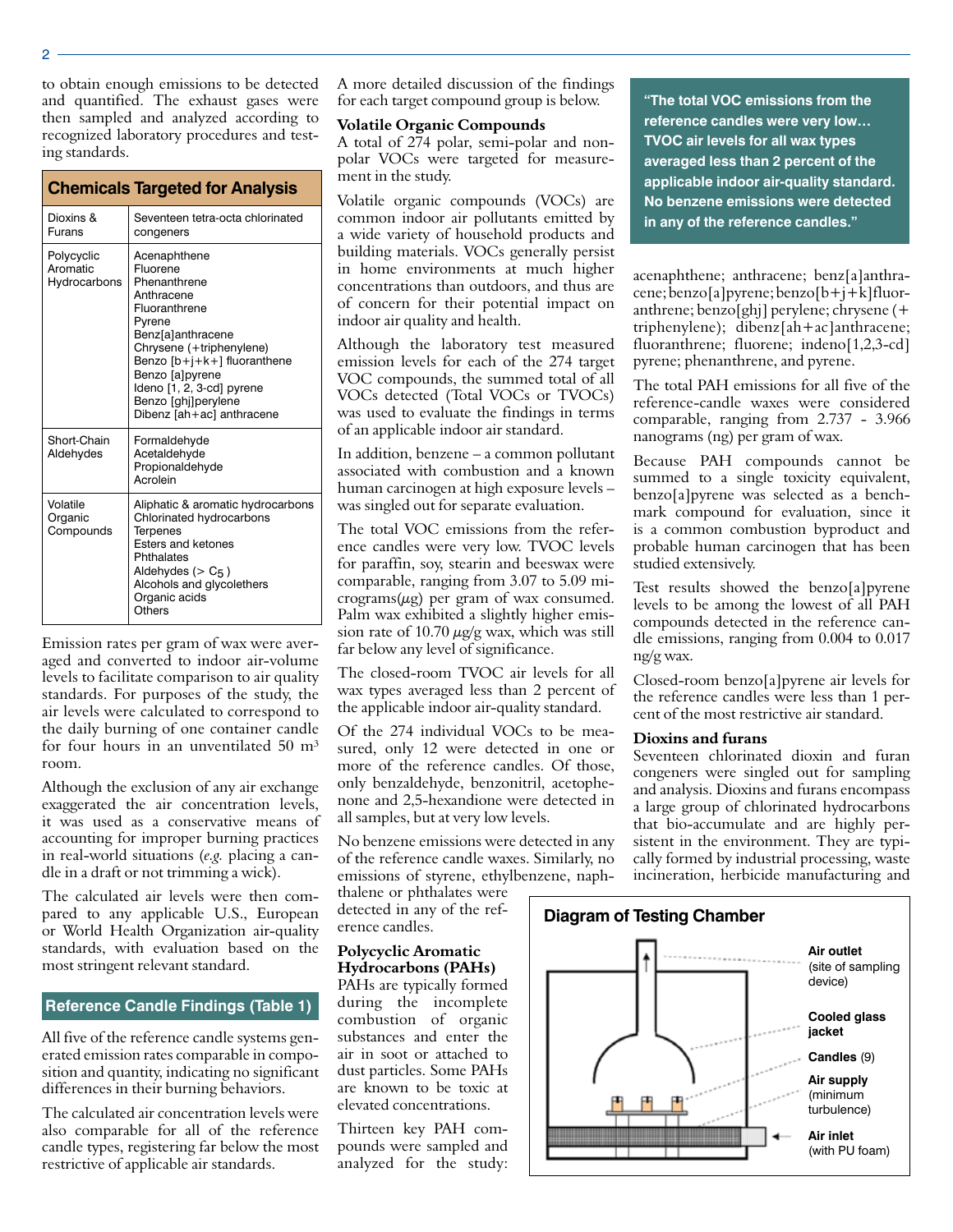# **About the Air-Quality Standards Used in the Study**

Air standards applicable to the study's target compounds were compiled by Ökometric to evaluate the potential impact of candle emissions on indoor air quality. In certain instances, only one applicable air standard was found to exist.

For each target compound, the most restrictive applicable standard was selected as the evaluation benchmark (see table at right).

Because these benchmark standards were issued by different authoritative bodies using different criteria, they are briefly described below to clarify their distinctions.

**IRK/AOLG I** – These values were developed by the German Federal Environmental Agency's commission for indoor air hygiene (IRK) and the German state public health authorities (AOLG). The IRK/

combustion. Many dioxins and furans are highly toxic.

Dioxin and furan emissions from all of the reference candles were very low. Paraffin, soy, palm and stearin produced almost identical amounts, ranging from 0.008 to 0.011 picograms (pg) per gram of wax. Beeswax was somewhat higher at 0.029 pg/g wax.

The average closed-room dioxin/furan air levels for the reference candles measured less than 1 percent of the most stringent applicable air standard.

### **Short-chain aldehydes**

Aldehyde compounds are commonly formed by the combustion of hydrocarbons. Four short-chain aldehydes – formaldehyde, acetaldehyde, propionaldehyde, and acrolein – were targeted for sampling and analysis. All are considered respiratory irritants that may pose significant health risks at high exposure levels in indoor air.

No acrolein emissions were detected in any of the tested candle samples. Of the remaining three target aldehydes, formaldehyde was found to be the predominant compound among all wax types. The formaldehyde emissions ranged from  $0.66 - 1.17 \mu g/g$  of wax for paraffin, soy, stearin and beeswax. Palm wax was somewhat higher, at 1.77  $\mu$ g/g wax, but still far below any level of concern.

The overall makeup of the aldehyde emissions varied to some extent among the reference candle systems. Formaldehyde, for example, was the only aldehyde detected for paraffin, while acetaldehyde was a prominent secondary aldehyde with soy. For the

| <b>Target Compound</b> | <b>Strictest Standard</b> |
|------------------------|---------------------------|
| Dioxins/furans         | <b>IRK/AOLG I</b>         |
| <b>Total VOC</b>       | <b>IRK/AOLG I</b>         |
| Benzo[a]pyrene         | EU value                  |
| Benzene                | EU value                  |
| Formaldehyde           | AGÖF II                   |
| Propionaldehyde        | AGÖF II                   |
| Acetaldehyde           | RfC (EPA)                 |
| Acrolein               | RfC (EPA)                 |

AOLG I value is considered a level likely to be without appreciable risk of deleterious effects during a lifetime.

**EU Value** – Published by the European Parliament and the Council of the European Union, the EU values represent target levels to avoid, prevent or reduce harmful

palm, stearin and beeswax candles, both the acetaldehyde and propionaldehyde emissions were generally apportioned equally as secondary aldehydes.

The average aldehyde air levels ranged from <1 percent (formaldehyde) to <2 percent (acetaldehyde and propionaldehyde) of the most stringent applicable air standards.

### **Sooting Candles (Table 2)**

A secondary objective of the study was to begin investigating the relationship between sooting and emission gases. To accomplish this, identically sized container candles were made from the same paraffin and soy waxes used for the reference candles, but they were intentionally over-wicked to produce greater amounts of soot. The wax consumption rates of the two sooting systems were comparable to each other.

These "high-soot" candles were then tested and analyzed for the same emission gases as the reference candles. Funding constraints permitted the production and testing of only two high-soot candle systems paraffin and soy.

These were selected because they were deemed the most representative of container candle waxes in the commercial marketplace, and presented an opportunity to compare the sooting behavior of a longused and studied candle wax with the most popular of the relatively new vegetablebased waxes.

Even though the high-soot candles generally produced greater levels of emissions effects on human health and the environment as a whole. They will become effective in the EU beginning in 2010.

**AGÖF II** – AGÖF is a German consortium of companies specializing in indoor airquality issues. It publishes recommended thresholds based on statistical analysis of its database of air levels typically found in German buildings. The consortium does not collect or evaluate toxicological data. AGÖF II is considered an intervention level.

**EPA RfC** – The reference concentration (RfC) level of the U.S. Environmental Protection Agency (EPA) represents an estimate of the daily inhalation exposure for the general population, including sensitive individuals, which is likely to be without an appreciable risk of deleterious effects during a lifetime.

than the reference candles, they were still far below the most stringent of the applicable air-quality standards.

Emission behaviors of the sooting soy and paraffin candles were very similar to that of their reference candle counterparts, although interesting differences were noted with the TVOC and aldehyde emissions.

### **Volatile Organic Compounds**

The VOC profiles of the high-soot candles were essentially the same for the reference candles. However, the total VOC (TVOC) emissions for the high-soot soy and paraffin samples (1.79 and 2.84  $\mu$ g/g) were lower than for their respective reference counterparts (3.07 and 4.08  $\mu$ g/g wax). The reasons

| <b>Table 2: High-Soot Candle</b><br><b>Emission Rates</b> |                                     |  |  |  |
|-----------------------------------------------------------|-------------------------------------|--|--|--|
| TARGET<br><b>COMPOUND</b>                                 | <b>HIGH-SOOT</b><br><b>CANDLES*</b> |  |  |  |
| <b>Dioxins/Furans</b>                                     | $0.034 - 0.057$ pg I-TEQ/g          |  |  |  |
| <b>Total PAHs</b>                                         | 13.873 – 15.586 ng/g                |  |  |  |
| Benzo[a]pyrene                                            | $0.021 - 0.027$ ng/g                |  |  |  |
| <b>Total VOCs</b>                                         | 1.79 - 2.84 $\mu$ g/g               |  |  |  |
| Benzene                                                   | $0.06 - 0.12 \mu g/g$               |  |  |  |
| Aldehydes                                                 |                                     |  |  |  |
| Formaldehyde                                              | $2.23 - 3.11 \mu g/g$               |  |  |  |
| Acetaldehyde                                              | $2.07 - 2.73 \,\mu$ g/g             |  |  |  |
| Acrolein                                                  | not detected                        |  |  |  |
| Propionaldehyde                                           | $0.54 - 0.74 \mu$ g/g               |  |  |  |

\* Soy and paraffin only; rates calculated per gram of wax consumed, based on an average of 9 candles burned simultaneously for each wax type.